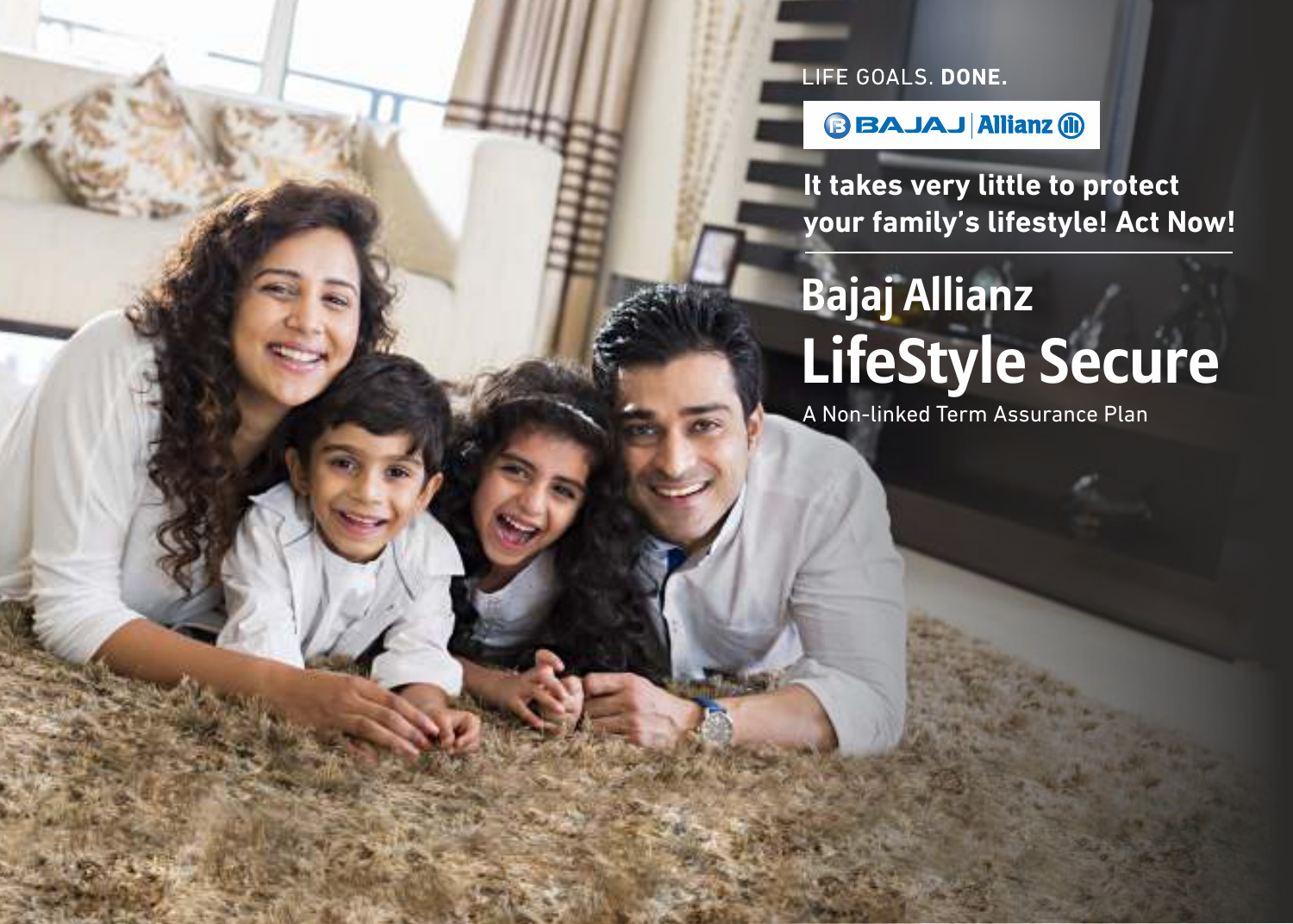# **BBAJAJ Allianz (ii)**

# **Key Advantages-**



**Security for your family with regular income**



**Plan benefit paid in equated monthly installments** 



**Inbuilt Accelerated Terminal Illness (TI) risk cover**



**Simple procedure to get risk cover**



**More value for money with High 1 Sum Assured Rebate**



**No medical examination/tests required**

**Attractive rates for female lives**

*1 HSAR is subject to policy terms and conditions*

# **DEATH &TERMINAL ILLNESS**

If all due premiums are paid under the policy, then, in case of unfortunate death or Terminal Illness (TI) of the life assured, whichever is earlier, the nominee/claimant will receive the Sum Assured in equated monthly installments as per the table below: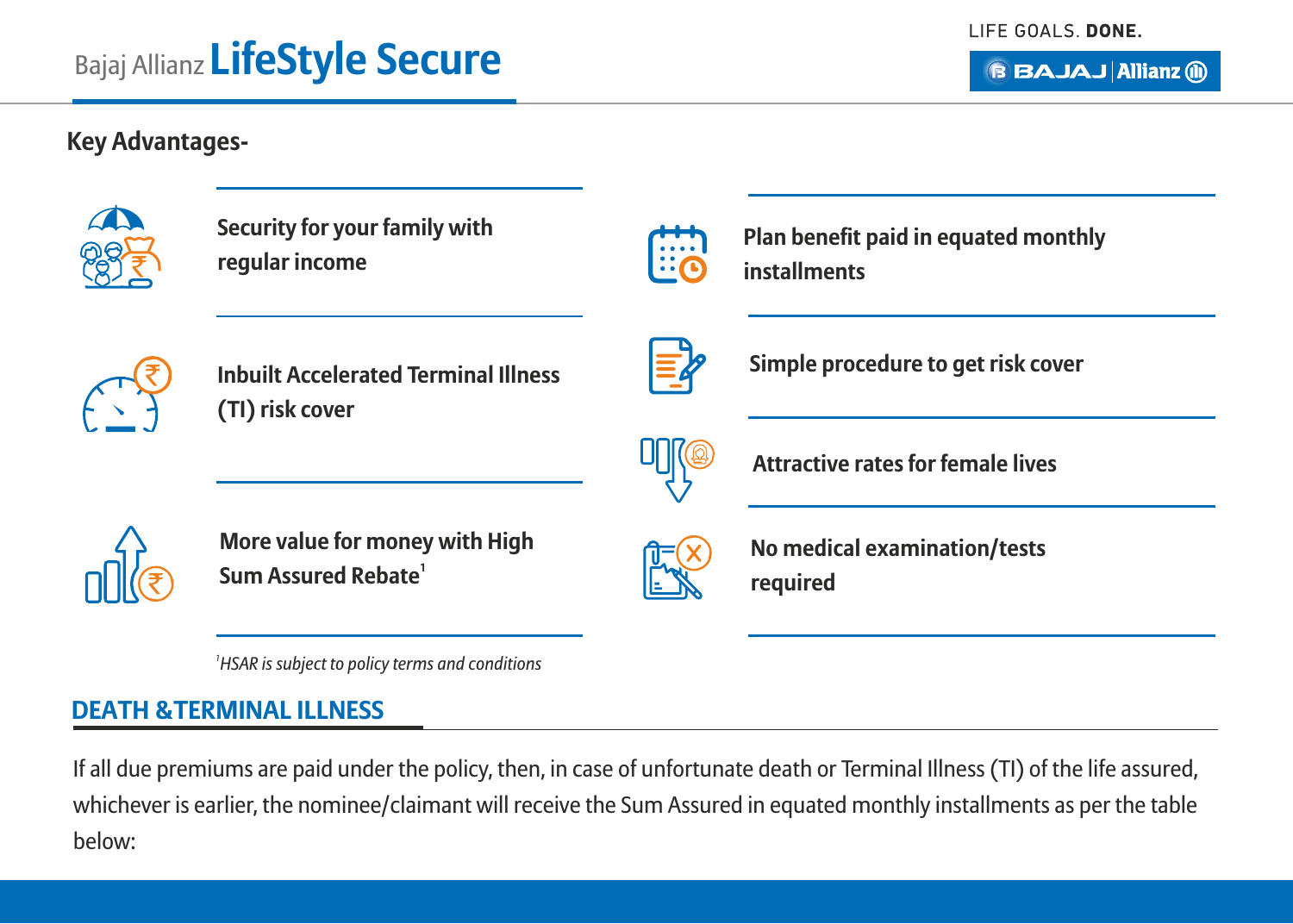| Policy Term (in years)                    |    |  |     |     |
|-------------------------------------------|----|--|-----|-----|
| Death/TI benefit is paid over (in Months) | 60 |  | 180 | 240 |

### **MATURITY BENEFIT**

No maturity benefit shall be payable on survival till the end of the policy term.

## **SURRENDER BENEFIT**

No surrender benefit is payable under the plan.

## **SAMPLE ILLUSTRATION**

Shruti aged 28 years has opted for LifeStyle Secure for a policy term of 20 years. The Sum Assured chosen by her is₹12,00,000 for which she is paying an annual premium of  $\bar{\tau}$  3,722 after a high sum assured rebate of  $\bar{\tau}$  2,475. In case of unfortunate death at any time during the policy term, the benefit received by the nominee/claimant will be  $\bar{\tau}$  12,00,000 paid over 240 equated monthly instalment. (Same benefits will be payable in case of terminal illness)

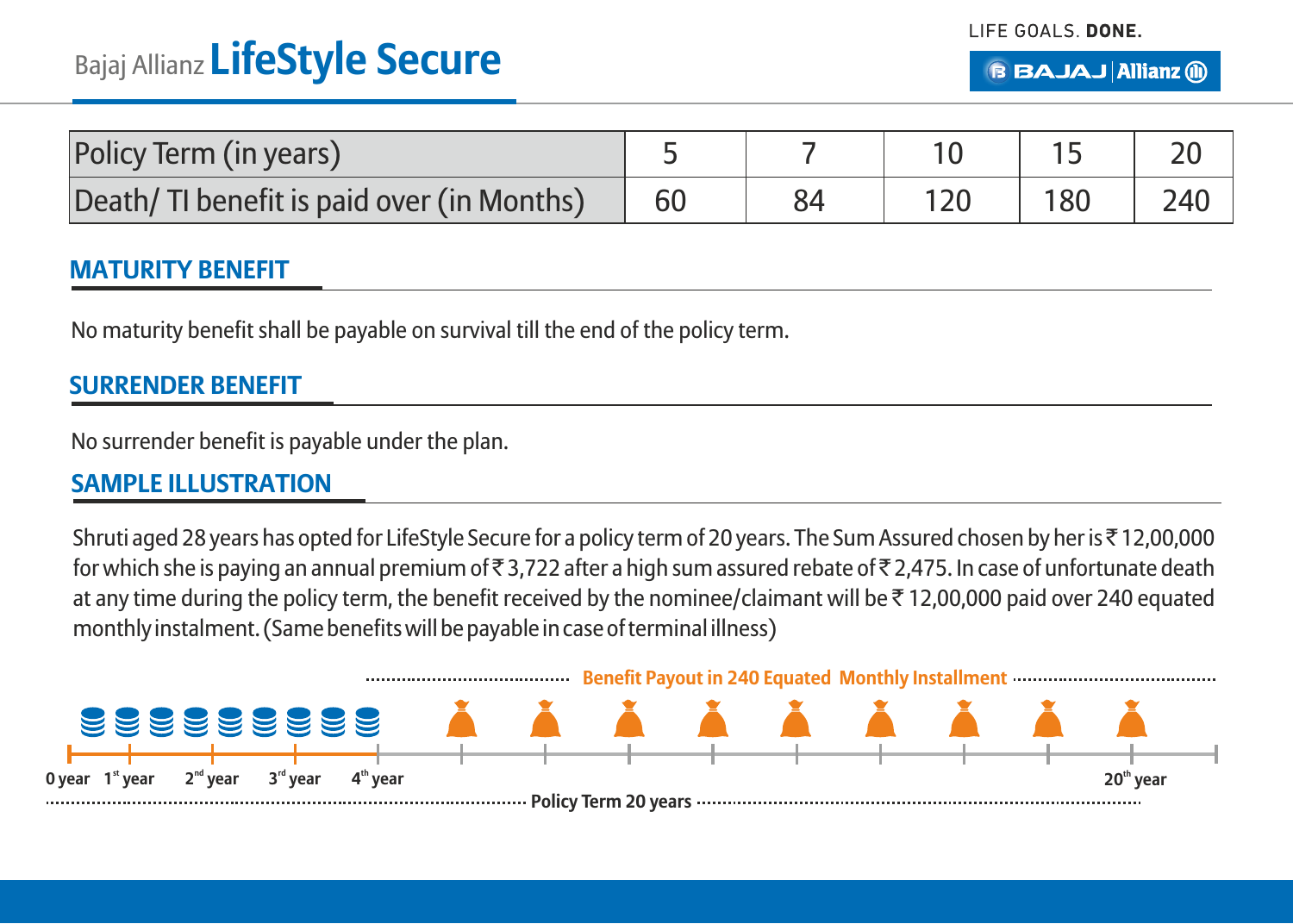*Premium shown above is exclusive of Goods & Service Tax/any other applicable tax levied, subject to changes in tax laws and any extra premium.*

*The Claimant is a person who is either the life assured (if alive) or policyholder (if different from the life assured) or the assignee or the nominee or the legal heirs of policyholder/nominee(s) to whom the policy benefit will be payable*

#### **ELIGIBILITY CONDITION**

| <b>Parameter</b>                 | <b>Eligibility</b>                                                                                                                                |        |                    |                  |          |  |  |  |
|----------------------------------|---------------------------------------------------------------------------------------------------------------------------------------------------|--------|--------------------|------------------|----------|--|--|--|
| <b>Minimum Entry Age</b>         | 18 years                                                                                                                                          |        |                    |                  |          |  |  |  |
| <b>Maximum Entry Age</b>         | 50 years                                                                                                                                          |        |                    |                  |          |  |  |  |
| <b>Minimum Age at Maturity</b>   | 23 years                                                                                                                                          |        |                    |                  |          |  |  |  |
| <b>Maximum Age at Maturity</b>   | 60 years                                                                                                                                          |        |                    |                  |          |  |  |  |
|                                  | For policies purchased through POS channel, the maximum Age at Maturity will be<br>as per prevailing POS quidelines, as amended from time to time |        |                    |                  |          |  |  |  |
| <b>Policy Term</b>               | 5/7/10/15/20 years                                                                                                                                |        |                    |                  |          |  |  |  |
| <b>Premium Payment Frequency</b> | Yearly, Half yearly, Quarterly and Monthly                                                                                                        |        |                    |                  |          |  |  |  |
| Premium                          | <b>Mode</b>                                                                                                                                       | Yearly | <b>Half yearly</b> | <b>Quarterly</b> | Monthly* |  |  |  |
|                                  | Minimum Premium (in $\bar{\tau}$ )                                                                                                                | 1,466  | 748                | 381              | 132      |  |  |  |
|                                  | Maximum Premium (in $\bar{\tau}$ )                                                                                                                | 20,458 | 10,434             | 5,319            | 1,841    |  |  |  |
| <b>Minimum Sum Assured</b>       | ₹3,00,000                                                                                                                                         |        |                    |                  |          |  |  |  |
| <b>Maximum Sum Assured</b>       | ₹15,00,000                                                                                                                                        |        |                    |                  |          |  |  |  |
|                                  | For policies purchased through POS channel, the maximum Sum Assured will be as per<br>prevailing POS quidelines, as amended from time to time     |        |                    |                  |          |  |  |  |

*\*Monthly premium payment frequency will be available under salary deduction scheme & ECS.*